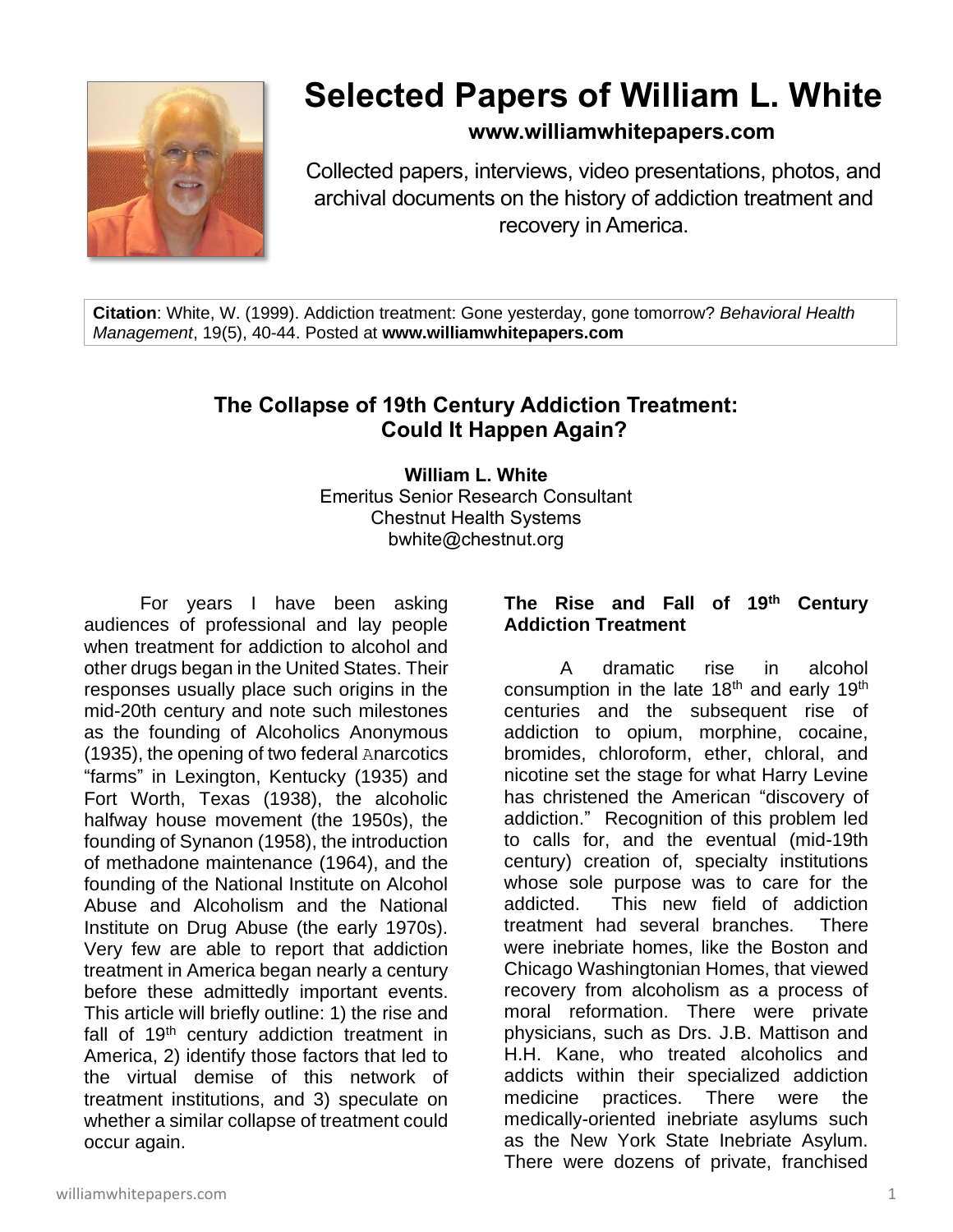institutes and sanitaria such as the Keeley, Gatlin, and Neal Institutes and the Battle Creek Sanitarium. There were many proprietary, bottled home cures that sold under such trade names as Antidote and Opacura. And there were the urban rescue missions and rural religious colonies that viewed recovery from alcoholism as a byproduct of religious conversion. An unusual assortment of temperance missionaries, physician activists, business entrepreneurs, and religious evangelists had, in spite of their differing views about the nature of addiction and its treatment, birthed a new arena of professional endeavor during the second half of the 19<sup>th</sup> century.

The growing smorgasbord of services for addicts embraced hundreds of individual practitioners, institutions, and businesses. Some of the major institutional providers of treatment came together in 1870 to found the American Association for the Cure of Inebriety. In 1876, they established a central vehicle of communication—*The Journal of Inebriety—*to share the growing knowledge about treatment methods and the management of treatment institutions. Their advertisements filled the newspapers and journals of the dayBboldly proclaiming that drunkenness was a disease that could be cured. They lobbied state legislatures to provide financial support for treatment and to pass involuntary addict commitment laws. The cultural viability of some of these institutions is indicated by the hundreds of thousands of patients who were treated in ever-expanding franchises that spread across the country and made their founders wealthy. The future of addiction treatment as a professionally directed endeavor looked exceedingly bright in 1895, yet the field had virtually disappeared 25 years later. Only a few 19<sup>th</sup> century addiction treatment programs survived into the modern era, and none from that period exists today.

#### **The Dynamics of Decline**

Many factors led to the collapse of America's first network of addiction treatment providers. There were unanticipated economic depressions that

undermined financial support for these enterprises, and there was a cultural shift away from view that alcohol- and other drugrelated problems were treatable diseases. As the  $19<sup>th</sup>$  century came to a close, the country moved toward a bold redefinition of, and solution to, her growing drug problems: let those currently addicted to alcohol and other drugs die off, and prevent the creation of new addicts through the vehicles of moral suasion and the legal prohibition of the nonmedical use of psychoactive drugs. The shift from medical to moral/criminal models of viewing addiction and addicts undermined the foundation of the future of addiction treatment as America entered the 20<sup>th</sup> century.

A weakened field found itself unable to respond to these environmental threats. Several factors contributed to the field's professional and political impotence. The field's public reputation had been wounded by highly publicized breaches of ethical conduct. Newspaper exposés charged incompetence and fraud in the field's clinical and business practices. Allegations abounded of inadequate care, patient abuses, sleazy marketing practices, and the financial exploitation of patients and families. Muckraking investigations of the bottled addiction "cures" exposed products secretly loaded with alcohol, opium, morphine, and cocaine.

Because 19<sup>th</sup> century treatment institutions catered mostly to an affluent population, they had done little to ease the burden indigent alcoholics were placing on jails and community hospitals. Many institutions became viewed not as agencies that served their communities but as places where the rich went to dry out and escape the consequences of their drinking behavior. As a result, there were few community leaders who came to the defense of inebriate institutions during their time of most critical need.

There were also problems of scientific credibility that grew out of the field's modality bias (sustained residential sequestration), its poorly developed clinical technology, and its aversion to the use of scientific methods to study addiction and evaluate treatment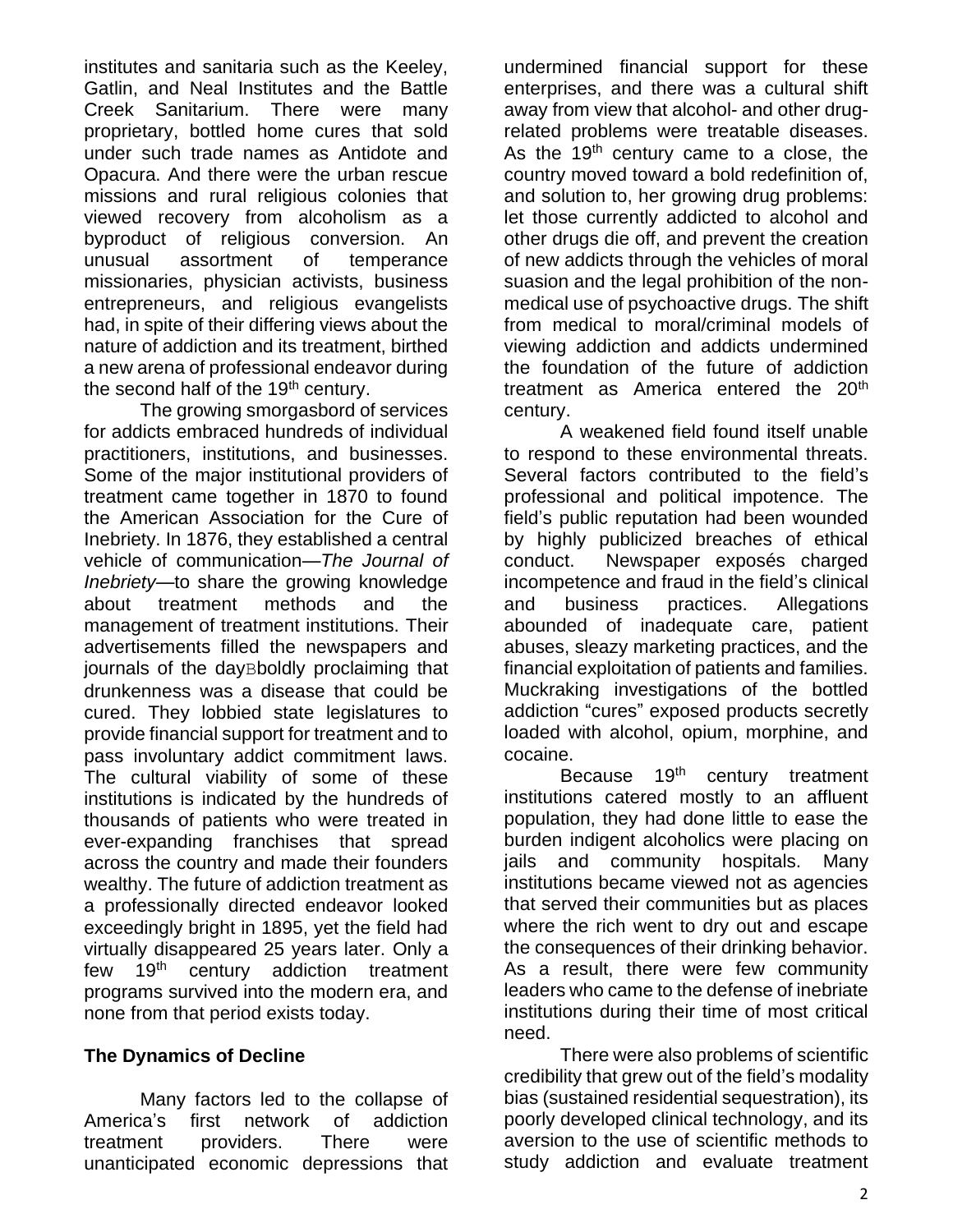methods. Conflict within and between treatment institutions and between the addictions field and allied professions (particularly the emerging field of psychiatry) created a fragmented field that never was able to speak with one voice. And the failure to address problems of leadership succession had over the years left the field without competent and energetic leadership to respond to emerging threats to the future of the field. Unable to respond to such environmental and internal vulnerabilities, 19<sup>th</sup> century treatment institutions faded from existence in the opening decades of the 20<sup>th</sup> century, its leaders gone or too demoralized to even record the field's demise.

#### **Back to the Future?**

 What relevance, if any, does this musty story have to the modern field of addiction treatment? Everywhere I travel within the world of addiction treatment today, I hear depictions of a field in crisis. That crisis is most often described in the same two categories that posed a threat to  $19<sup>th</sup>$  century addiction treatment. The first category, that of external financial threat, is said to be posed by an aggressive scheme of managed care that is, as it moves from the private through the public sector, altering both the availability and character of addiction treatment in America. Remarkably, this threat has unfolded within the healthiest economy in American history.

The second category, the demedicalization and re-criminalization of addiction, is said to be evident from the widespread transfer of alcoholics and addicts from hospitals and other treatment agencies to the criminal justice system during the 1980s and 1990s. The public rational for addiction treatment today is rapidly shifting from a focus on personal and family recovery to a focus on social control: reducing the addict's threat to public safety (via crime, violence, and disease) and managing the addict's cost to society. The growth ring in addiction treatment is not at its core (which many believe is in a state of decline) but at the peripheryBthe extension of addiction treatment into the workplace, the

schools, the criminal justice system, and the arenas of public health (HIV/AIDS) and child protection. Some of the external threats that mortally wounded the first generation of addiction treatment providers are clearly evident in today's environment.

And what of those internal vulnerabilities? Like our 19<sup>th</sup> century counterparts, we have been, and continue to be, prone to modality bias (first to a high dose inpatient/residential bias and now to a continually declining low dose outpatient bias). We have been, and continue to be, vulnerable to breaches in ethical conduct in the field's business and clinical practicesBbreaches that contributed directly to the emergence of the very system of managed care that now threatens the field. We have poorly developed ethical sensitivities, few organizational codes of professional practice, no universally accepted model of ethical-decision-making, and poorly defined and under-utilized ethics disciplinary procedures. We continue to have organizations prone to incestuous closure and the resulting problems of stagnation and implosion, or organizations with such weak leadership, poorly developed infrastructures, and porous organizational cultures that they are vulnerable for colonization by more powerful organizations within their operating environments. We continue to have weak relationships with allied fields in spite of all our rhetoric to the contrary. And we have done very little to stem the high turnover among front line treatment personnel or to prepare the field for the vacuum that will occur when a large portion of today's long-tenured leaders exit the field in mass.

These depictions of the field do nothing to detract from the fact that the field of addiction treatment today brings many strengths not present a century ago: most importantly, a federal, state, and local infrastructure responsible for the planning, construction, operation, monitoring, and evaluation of addiction treatment programs. While this larger and much more sophisticated field may not suffer the fate of its  $19<sup>th</sup>$  century counterpart, there are quite clearly some of the same contextual and